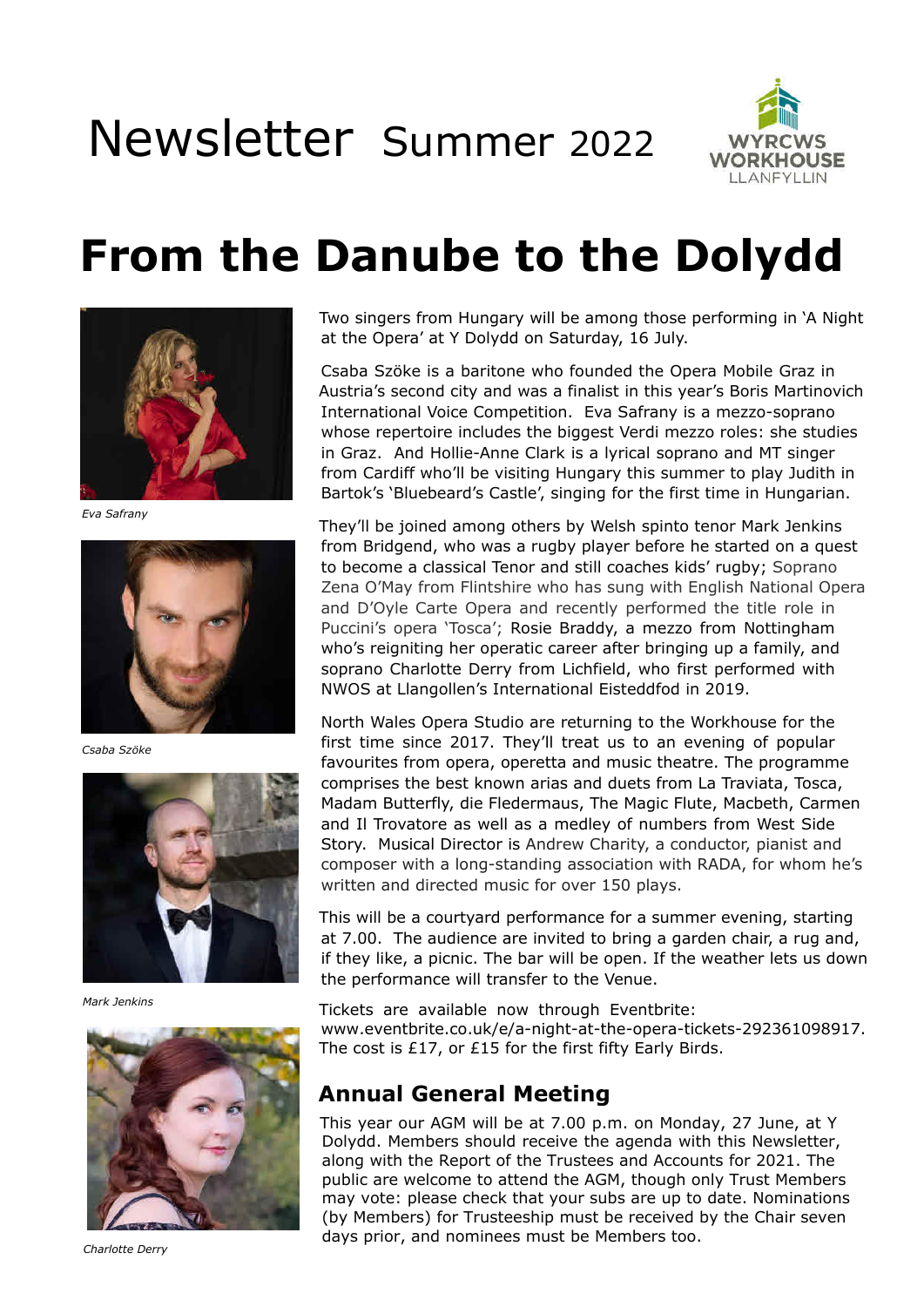### **News from our tenants**

#### **Jo Heard**



Hi, I'm Jo and I run J.H.Leather at Llanfyllin Workhouse. Since moving here in 2014 my leathercraft business has grown and evolved, from being focused on offering bespoke dog collars and leads over to high end leather goods as well as training in leathercraft through 1:1 in person workshops and online tutorials, via my YouTube channel - where I have almost 90, 000 subscribers.

The 1:1 workshops have grown in popularity since 2020 with more people looking to invest time in crafts and hobbies. The workshops are a great way for individuals to learn new skills or expand on existing skills by undertaking more advanced training. Each workshop is tailored to the individual and a range of skills can be covered making them suitable for complete beginners as well as those already crafting.

For some of my YouTube tutorials I offer printable PDF pattern packs: however this year I was able to invest in a laser printer where I can expand on my training services by offering precision cut acrylic templates to create a range of leathercraft items including keyrings, wallets and bags. I am also able to create a range of premium DIY leathercraft kits, which include everything that you need to create your own leathercraft items at home without having to purchase any expensive tools. These are available in a range of colours and designs from card holders to notebook covers, and I am looking to expand on this range in the future.

I am looking forward to seeing how my business grows with this new technology.

You can find out more about 1:1 workshops on my website as well as watch my tutorials on the links below.

Website: www.jhleather.co.uk YouTube: www.youtube.com/jhleather

### **Liz Neal**

#### **Cain Valley Printworks**

Six people attended this two-day event on the 21st and 22nd of May 2022. We were running workshops in four mediums - screening, wood engraving, lino printing and etching. The instructors were Bob Guy, Brian Jones, and Liz Neal. The quality of work produced was fantastic. These are some of the comments written by the students.

*I had so much fun. They were friendly and knowledgeable. I learnt so much and am inspired to do more, experiment and play.*

*Had a great time on Bob's woodblock printing course. Learned loads and enjoyed every aspect of the process, Inspired to do more now!*

*The etching process is really cool - as it reveals itself. Brilliant outcomes on paper for all! - thank you all for such a great experience!*

*I hope Cain Valley Printworks goes forward for more funding, such an accessible, collaborative learning it looks to offer fun to all ages and abilities …*

*...and finally thank you so much for lunches and copious brews .*





*Photos: Cordelia Weedon*



*Photo: Liz Neal*

We were grateful for a 'Magic Little Grant' of £500 from Localgiving and Postcode Community Trust (a grantgiving charity funded by players of People's Postcode Lottery) which has paid for materials and marketing.

We had two days of fun and creativity and are planning it again later in the year. If you would like to join in the fun drop me a message on our Facebook page: Cain Valley Printworks.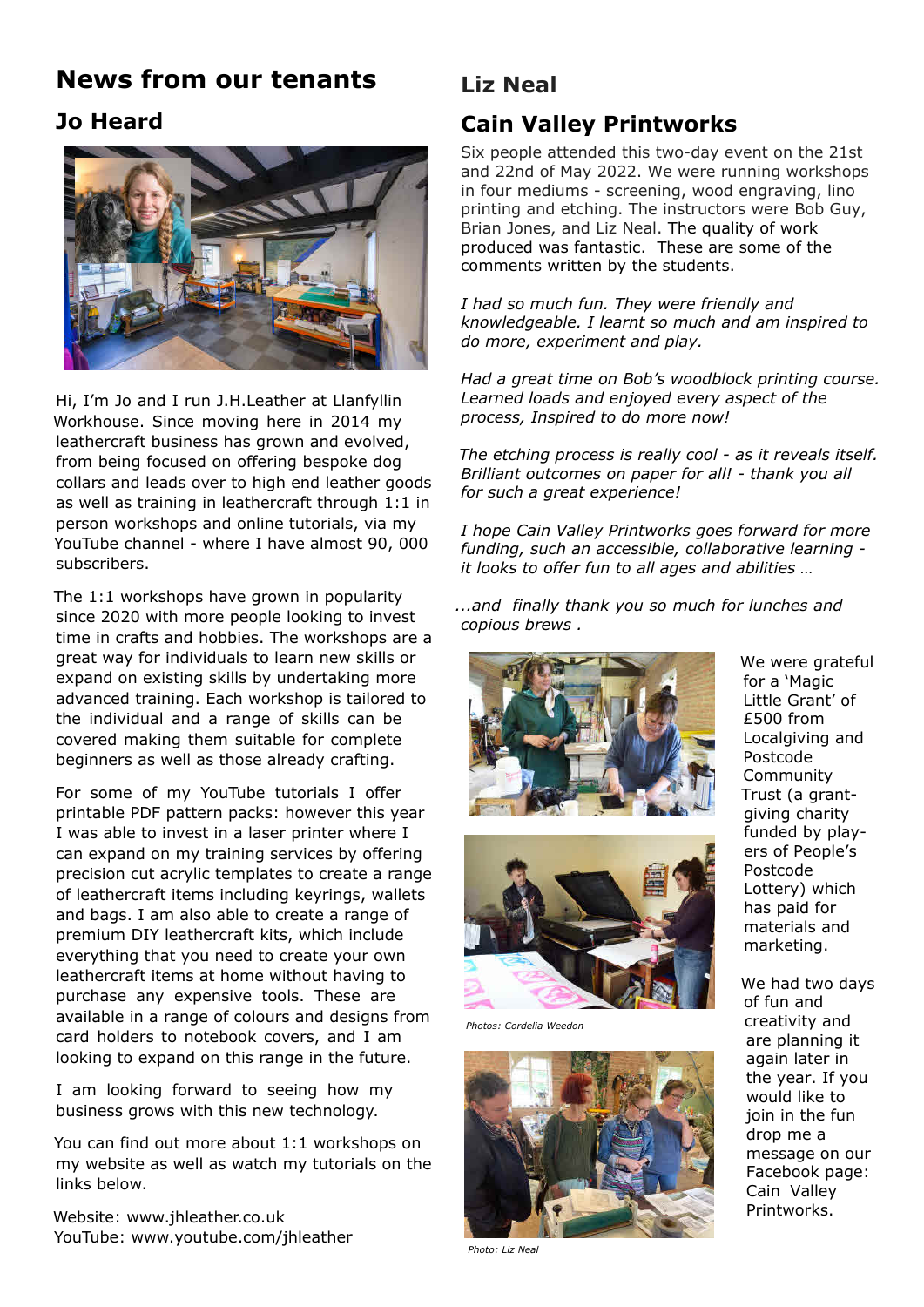### **Dome Credu**



Llanfyllin-based youth leader Dux has a long association with the Workhouse and also with Credu: the branch of Carers UK that caters for young and adult carers in Powys. He's developed a scheme which will see groups of carers brought to Y Dolydd during the summer for a broad mix of social and respite activities centred round an impressive dome that's arisen in the hedged enclosure behind our 'village green'.

The Trust already owned the framework of the dome, but its cover had disintegrated long ago. Dux sourced a new one and is putting together a funding package to cover its use. He calls it:

A space for whatever comes next

 in a rolling open programme of art encounters thru play

and solid connections to nature

found in each moment shared with others

 feeling safe to explore and find respite in credu company.



Dux says: 'Credu supports families with sometimes complex needs and seeks to build a more connected community where difference

and divergent needs are considered and met.' He imagines 'picnic camps and playovers; cultured times of fireside company and magic moments of summertime wonders; yoga perhaps… singing and maybe talking to each other about important things; laughter and tears; bumps and maybe bruises too; waterfights and colourful kites; balls and frisbees flying; huge white balloons and projections; a book reading or two; maybe a singalong session and a folk diddle dee…'

When not in use by Credu the dome will be available to local organisations and families, subject to simple rules to avoid disturbance. Arts Connection are already using it for children's activities over half term. And the programme will be crowned by a summer residency of international students from the Necessary Teacher Training College, based at Tvind in Denmark, who will come to share their ideas and endeavours, to study us and to help us study ourselves.

#### **Sun shines on Crefft Cymru**

The third Crefft Cymru Arts and Crafts Fair was held at Y Dolydd over the sunny weekend of 7-8 May with a wide range of local food and drink producers, artists and



craftspeople represented. Most of the stalls were outdoors and Trustees and volunteers had put in long hours to ensure the grounds and gardens looked their best. The crowds were smaller than last year when Covid rules were being relaxed, but over £1,000 was raised for the Preservation Trust through parking and stall charges and sale of refreshments. People's comments as they left were warmly appreciative.



Besides the chance to shop and consume a pork bap from Izzy's Butchers', washed down by Old Monty Cider, Tri Dyffryn apple juice or the beers of Bragdy Tanat, there was

entertainment on offer. Café Lola performed on the Saturday and Vivace choir on the Sunday, while Nula Irwin – Nula Hula - amazed the crowd with her hoop performance and got some of them gyrating as never before. On the Saturday night people could stay on for a jazz café. We're grateful for the support of all the performers and stallholders. Dan Llywelyn Hall organised the event, with other Trustees in support.

#### **Open Doors and Food Fair**

#### Zarena writes:

This will be the fifth Food Fair at The Workhouse. The first one I organised back in 2017 seems an awful long time ago now! I organise The Food Fair independently, on a voluntary basis, for the Trust, who own and look after this unique historical building. The aim is to raise funds for the trust and bring different people in, to introduce them to the amazing building and grounds.

Despite a year off due to covid, last year when we returned with a slightly reduced offering of activities, due to restrictions, the attendance was excellent at around 1,000 people. It is great to see so many people from far and wide enjoying all the fabulous stalls and Cadw Open Doors activities.

Preparations are being made now for a full day of activities and stalls on Sunday 11 September, 10.00 – 5.00. If you would like to join us as a stall holder please get in touch with zarenaallan@btinternet.com